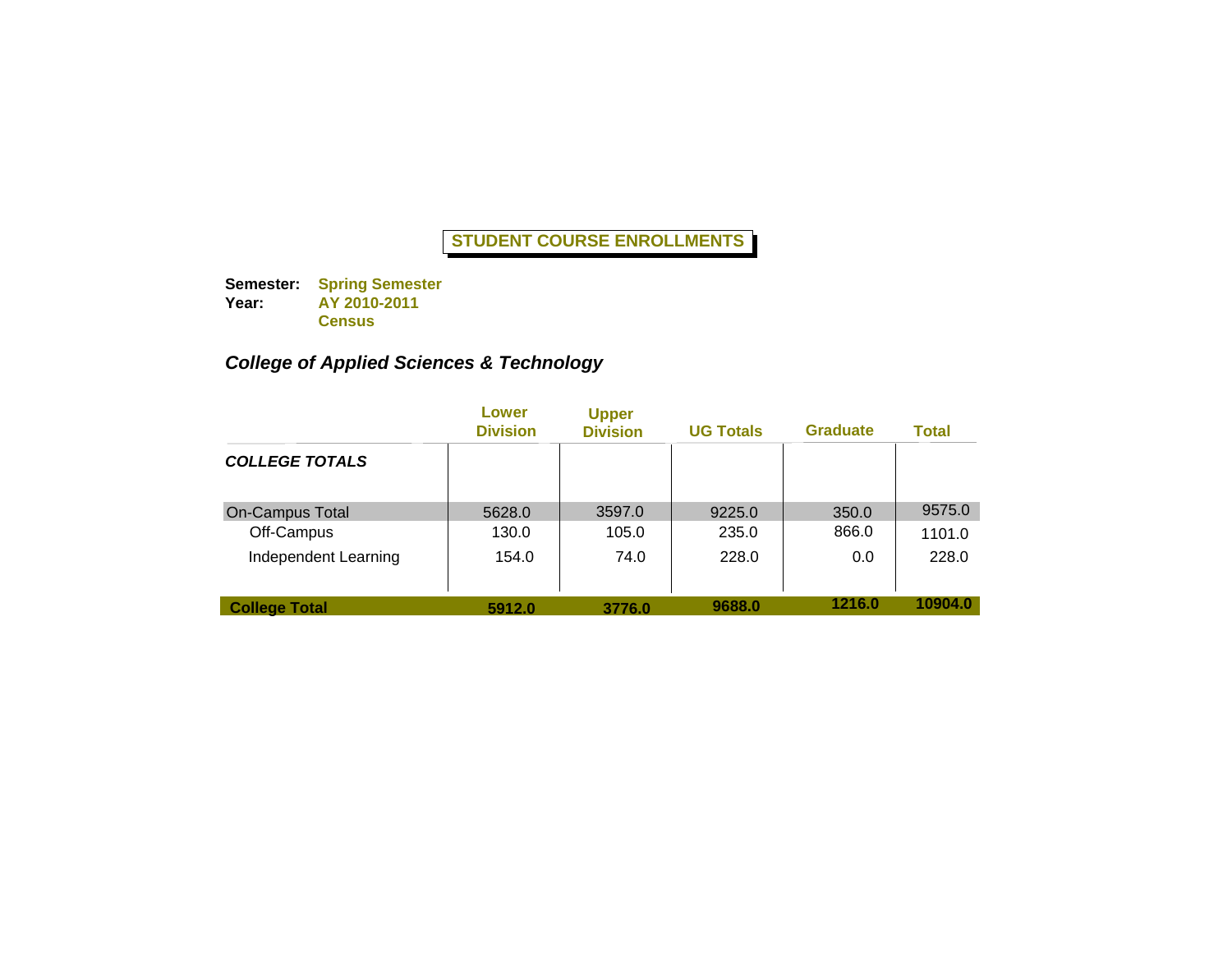**Semester: Spring Semester Year: AY 2010-2011 Census**

## *College of Architecture & Planning*

|                        | Lower<br><b>Division</b> | <b>Upper</b><br><b>Division</b> | <b>UG Totals</b> | <b>Graduate</b> | Total  |
|------------------------|--------------------------|---------------------------------|------------------|-----------------|--------|
| <b>COLLEGE TOTALS</b>  |                          |                                 |                  |                 |        |
| <b>On-Campus Total</b> | 1079.0                   | 762.0                           | 1841.0           | 615.0           | 2456.0 |
| Off-Campus             | 1.0                      | 40.0                            | 41.0             | 89.0            | 130.0  |
| Independent Learning   | 0.0                      | 0.0                             | 0.0              | 0.0             | 0.0    |
| <b>College Total</b>   | 1080.0                   | 802.0                           | 1882.0           | 704.0           | 2586.0 |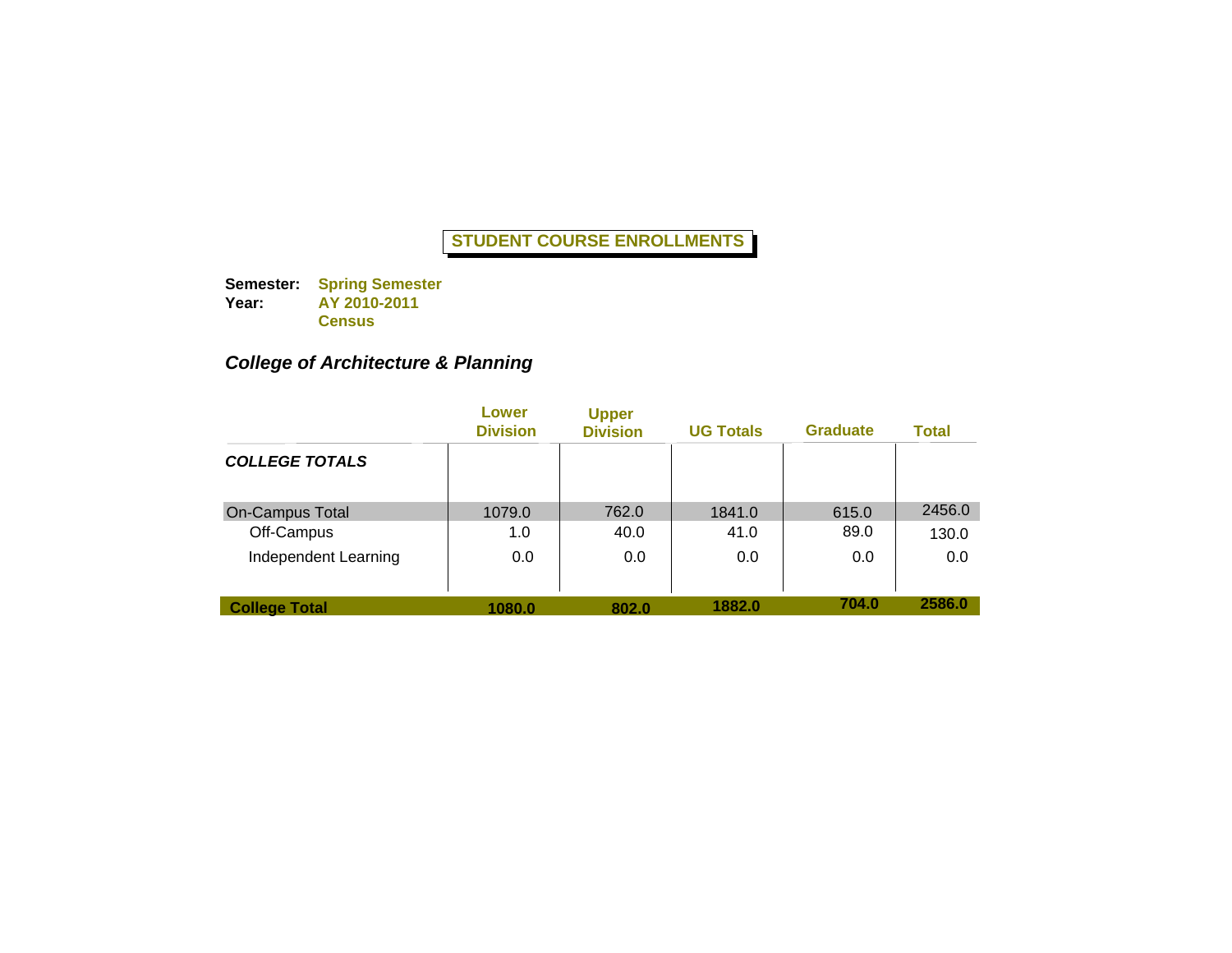**Semester: Spring Semester Year: AY 2010-2011 Census**

# *College of Business*

|                        | Lower<br><b>Division</b> | <b>Upper</b><br><b>Division</b> | <b>UG Totals</b> | <b>Graduate</b> | Total   |
|------------------------|--------------------------|---------------------------------|------------------|-----------------|---------|
| <b>COLLEGE TOTALS</b>  |                          |                                 |                  |                 |         |
| <b>On-Campus Total</b> | 5678.0                   | 3762.0                          | 9440.0           | 310.0           | 9750.0  |
| Off-Campus             | 1488.0                   | 284.0                           | 1772.0           | 346.0           | 2118.0  |
| Independent Learning   | 262.0                    | 25.0                            | 287.0            | 0.0             | 287.0   |
| <b>College Total</b>   | 7428.0                   | 4071.0                          | 11499.0          | 656.0           | 12155.0 |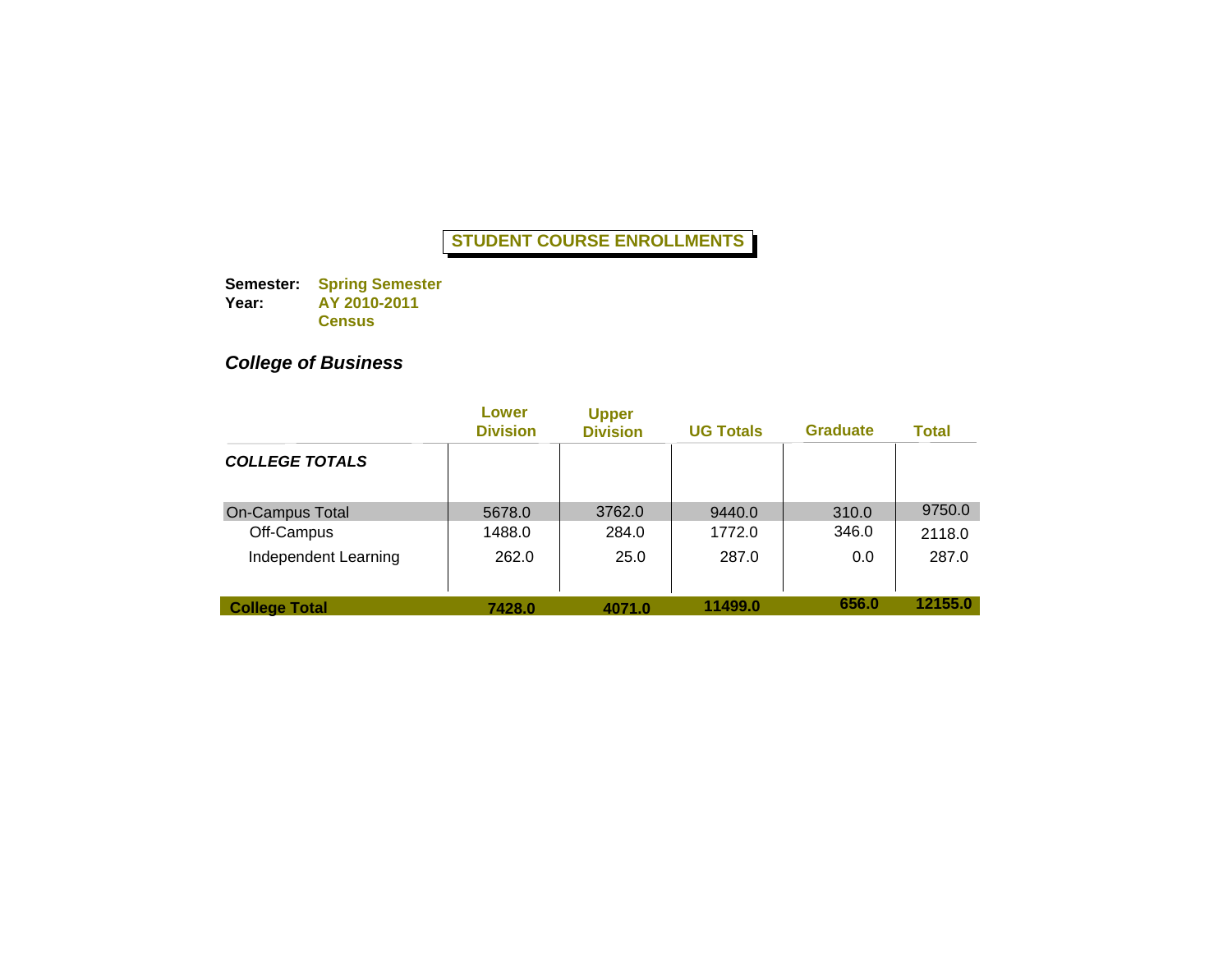**Semester: Spring Semester Year: AY 2010-2011 Census**

## *College of Communication, Information, & Media*

|                        | Lower<br><b>Division</b> | <b>Upper</b><br><b>Division</b> | <b>UG Totals</b> | <b>Graduate</b> | Total  |
|------------------------|--------------------------|---------------------------------|------------------|-----------------|--------|
| <b>COLLEGE TOTALS</b>  |                          |                                 |                  |                 |        |
| <b>On-Campus Total</b> | 4550.0                   | 2527.0                          | 7077.0           | 461.0           | 7538.0 |
| Off-Campus             | 108.0                    | 50.0                            | 158.0            | 79.0            | 237.0  |
| Independent Learning   | 41.0                     | 3.0                             | 44.0             | 0.0             | 44.0   |
| <b>College Total</b>   | 4699.0                   | 2580.0                          | 7279.0           | 540.0           | 7819.0 |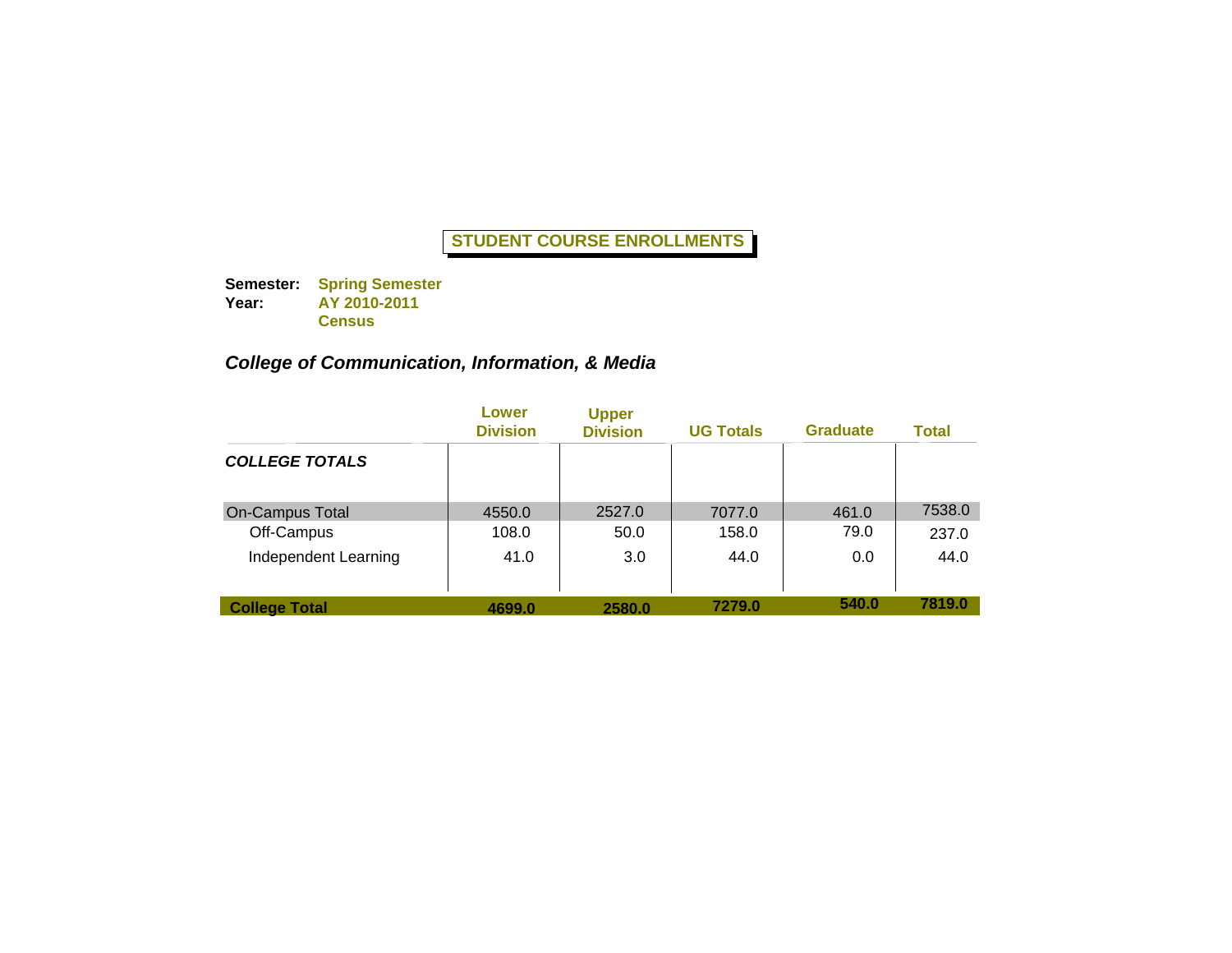**Semester: Spring Semester Year: AY 2010-2011 Census**

# *College of Fine Arts*

|                        | Lower<br><b>Division</b> | <b>Upper</b><br><b>Division</b> | <b>UG Totals</b> | <b>Graduate</b> | Total  |
|------------------------|--------------------------|---------------------------------|------------------|-----------------|--------|
| <b>COLLEGE TOTALS</b>  |                          |                                 |                  |                 |        |
| <b>On-Campus Total</b> | 5645.0                   | 2757.0                          | 8402.0           | 353.0           | 8755.0 |
| Off-Campus             | 207.0                    | 0.0                             | 207.0            | 0.0             | 207.0  |
| Independent Learning   | 113.0                    | 0.0                             | 113.0            | 0.0             | 113.0  |
| <b>College Total</b>   | 5965.0                   | 2757.0                          | 8722.0           | 353.0           | 9075.0 |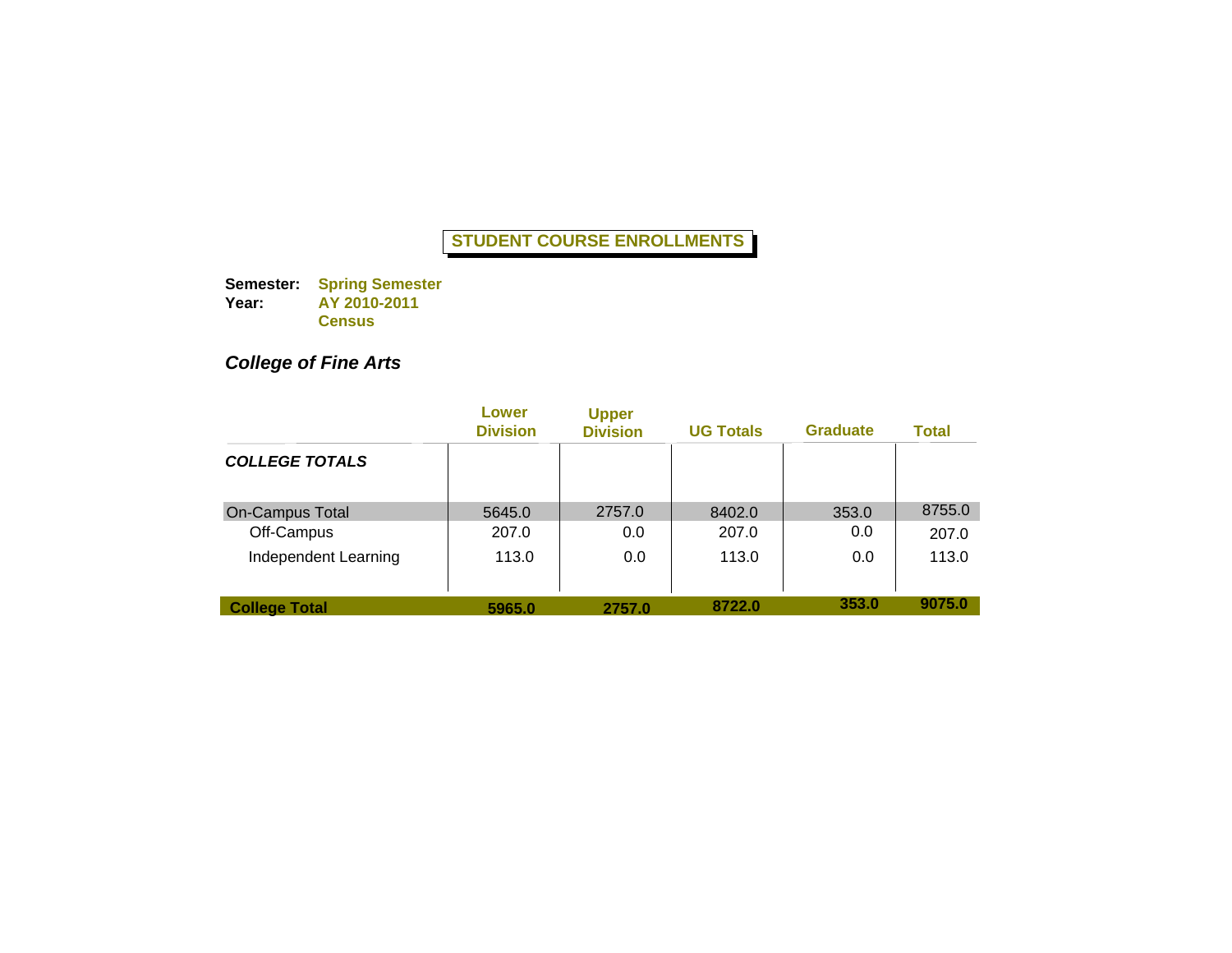**Semester: Spring Semester Year: AY 2010-2011 Census**

## *College of Sciences and Humanities*

|                        | Lower<br><b>Division</b> | <b>Upper</b><br><b>Division</b> | <b>UG Totals</b> | <b>Graduate</b> | Total   |
|------------------------|--------------------------|---------------------------------|------------------|-----------------|---------|
| <b>COLLEGE TOTALS</b>  |                          |                                 |                  |                 |         |
| <b>On-Campus Total</b> | 30030.0                  | 7780.0                          | 37810.0          | 1718.0          | 39528.0 |
| Off-Campus             | 2835.0                   | 503.0                           | 3338.0           | 76.0            | 3414.0  |
| Independent Learning   | 1094.0                   | 223.0                           | 1317.0           | 0.0             | 1317.0  |
| <b>College Total</b>   | 33959.0                  | 8506.0                          | 42465.0          | 1794.0          | 44259.0 |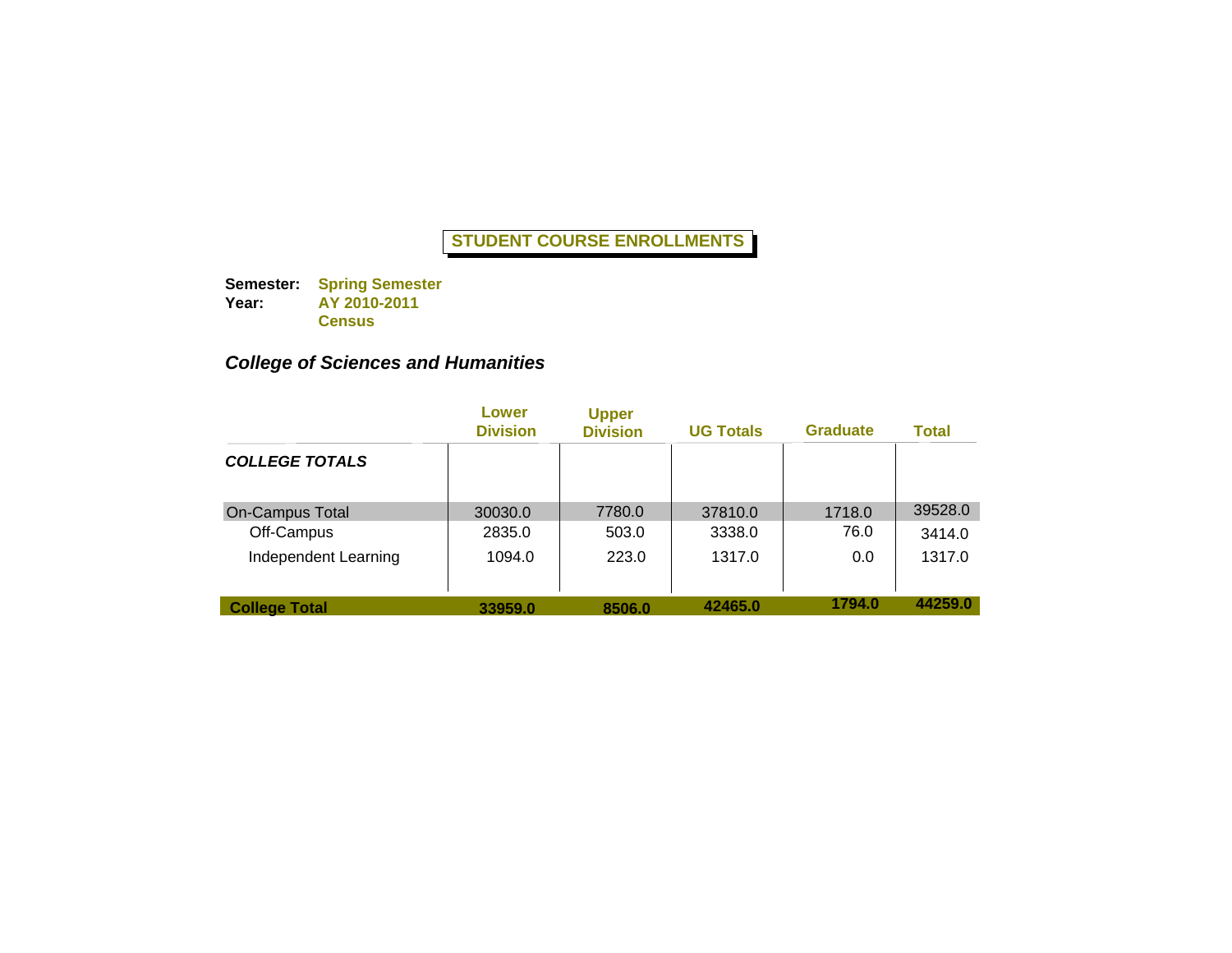**Semester: Year: Spring Semester AY 2010-2011 Census**

# *Interdepartmental*

|                        | Lower<br><b>Division</b> | <b>Upper</b><br><b>Division</b> | <b>UG Totals</b> | <b>Graduate</b> | <b>Total</b> |
|------------------------|--------------------------|---------------------------------|------------------|-----------------|--------------|
| <b>COLLEGE TOTALS</b>  |                          |                                 |                  |                 |              |
| <b>On-Campus Total</b> | 307.0                    | 123.0                           | 430.0            | 70.0            | 500.0        |
| Off-Campus             | 0.0                      | 9.0                             | 9.0              | 0.0             | 9.0          |
| Independent Learning   | 0.0                      | 0.0                             | 0.0              | 0.0             | 0.0          |
| <b>College Total</b>   | 307.0                    | 132.0                           | 439.0            | 70.0            | 509.0        |